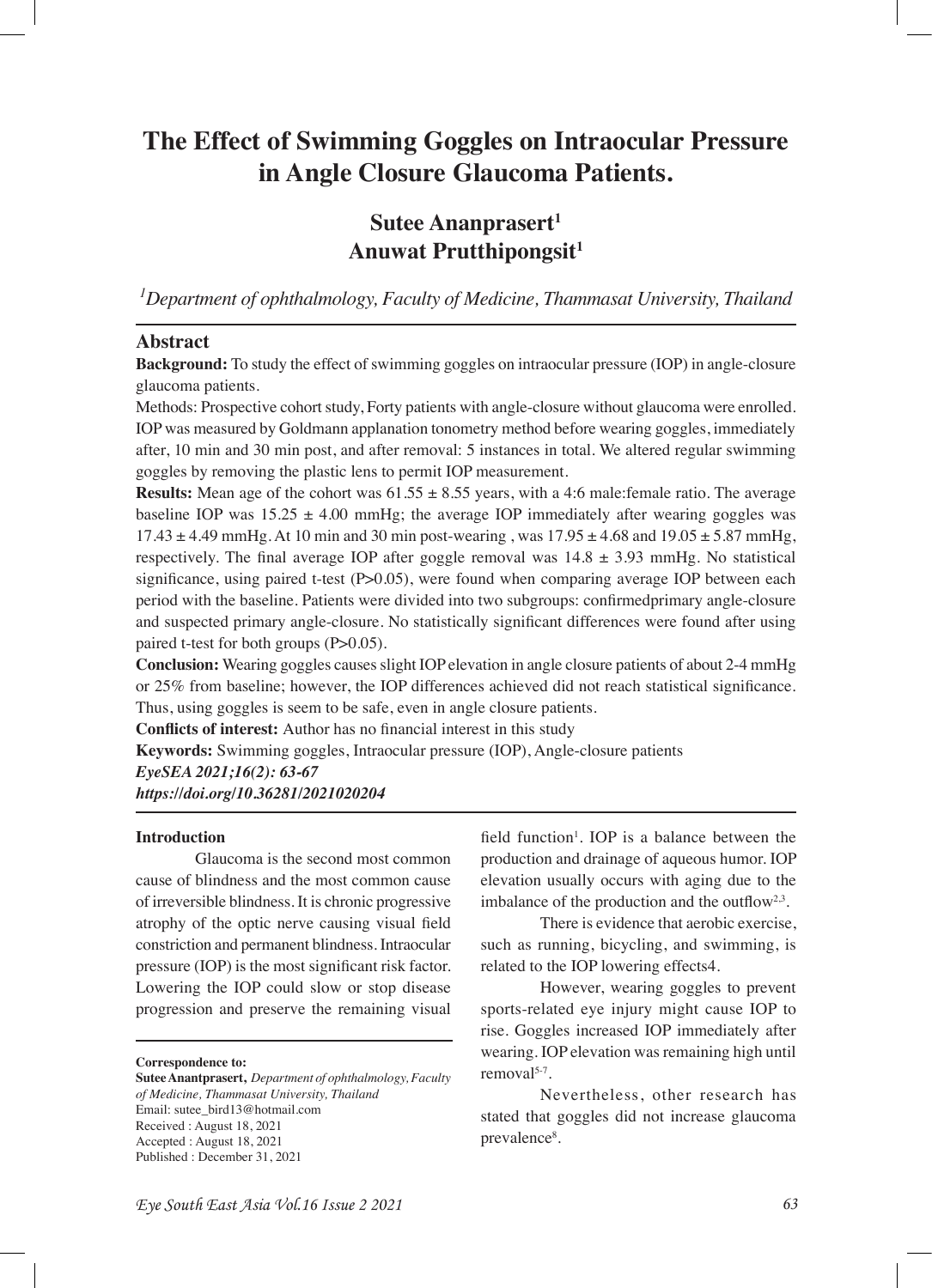Having angle-closure predisposes some patients to developing glaucoma<sup>9</sup>. Angle-closure is defned as iridotrabecular contact (ITC) of > 180 degrees. There are two types of glaucoma: open-angle and closed-angle. There are three types of angle-closure disease. Primary angle closure suspects (PACS) in an eye with an ITC > 180 degrees with normal IOP and without peripheral anterior synechia (PAS). The second type is primary angle closure (PAC) has an ITC > 180 degrees and either high IOP or PAS. The fnal group is primary angle closure glaucoma (PACG); defined as an ITC  $> 180$  degree, high IOP or PAS, and have developed glaucomatous optic neuropathy.

While there has been significant study on an elevated IOP related to goggles wearing in the general population, there has been a lack of research on PACS and PAC and angle-closure patients,. Angle-closure is more common in Asians than in Europeans and Africans<sup>10, 11</sup>; therefore, we attempted to study whether wearing goggles resulting in IOP rising in patients with the early stages of glaucoma.

#### **Methods**

This prospective cohort study involved 40 angle-closure patients (20 with PACS and 20 having PAC).

This study was approved by the Thammasat University Hospital Human Ethics Committee and performed in accordance with the Declaration of Helsinki. Informed consent was obtained from all participants.

Inclusion criteria were ages between 18 - 80 years old, patients with PACS or PAC, and an IOP of < 30 mmHg. We excluded patients with only one functional eye, end-stage glaucoma, and corneal abnormalities.

IOP was measured using Goldmann applanation technique over a 30-min period. There were 5 instances of measurement: at baseline (without goggles), immediately after putting goggles on, at 10 and 30 min while wearing goggles, and immediately after removal of goggles at 30 min. IOP measurements were taken twice at each juncture, and the two consecutive measurements (mmHg) were averaged. We altered regular swimming goggles by removing the plastic lens to permit IOP measurement. Patients were instructed on how to place the goggles on correctly. Goggle strap tightness was determined to be correct if the patient could place two fngers between the strap and the back of head.

#### **Results**

The average age was  $61.55 \pm 8.55$  years; the male to female ratio was 4:6.

|                              | Total            | PACS group       | PAC group         |
|------------------------------|------------------|------------------|-------------------|
| Number of participants       | 40               | 20               | 20                |
| Average age $\pm$ SD (years) | $61.55 \pm 8.55$ | $61.05 \pm 6.51$ | $62.05 \pm 10.35$ |

### **Table 1** Demographic data



**Figure 1A** Patient with special altered goggles **Figure 1B** Compression markings at periocular tissue after goggle removal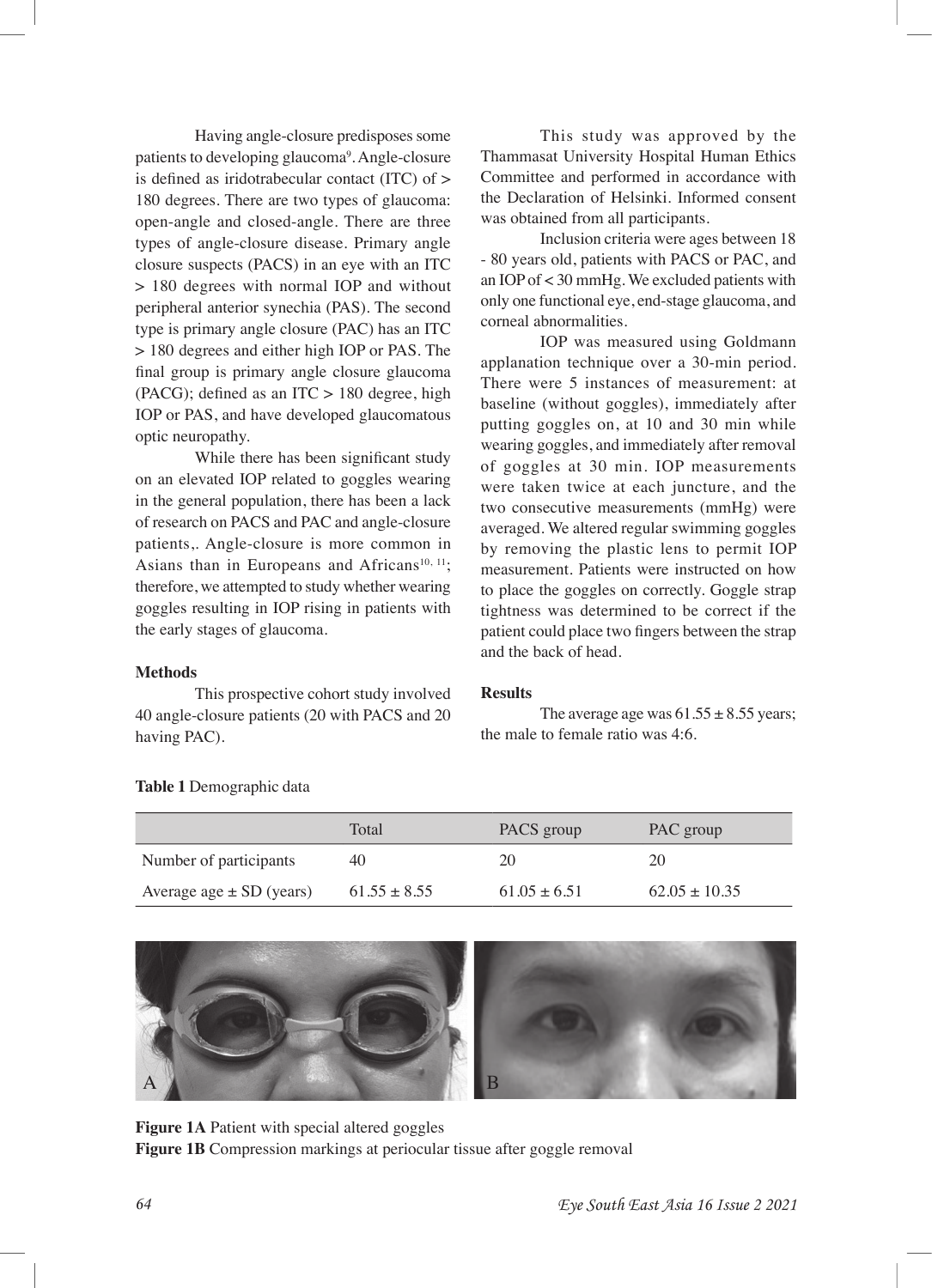The average IOP in all angle-closure patients at baseline was  $15.25 \pm 4.00$  mmHg, immediately post-wearing was  $17.43 \pm 4.49$ mmHg, and at 10 min and 30 min post-wearing were  $17.95 \pm 4.68$  and  $19.05 \pm 5.87$  mmHg respectively. After goggle removal, it was  $14.8 \pm$ 3.93 mmHg. There was no statistical signifcance, as determined by paired t-test, in comparing average IOP at all points to baseline (P>0.05). (Figure 2.)



Figure 2. Average IOP over 30 min: no statistically significant difference in average IOP at each point as compared to the baseline (P>0.05).

In a subgroup analysis of the 20 PACS versus 20 PAC patients there was also no statistical signifcance, as determined by paired t-test, in

IOP at each point when compared to baseline (P>0.05) for both groups.



**Figure 3.** Using the paired t-test, there was no statistically signifcant difference in average IOP at each point as compared to baseline (P>0.05) for both.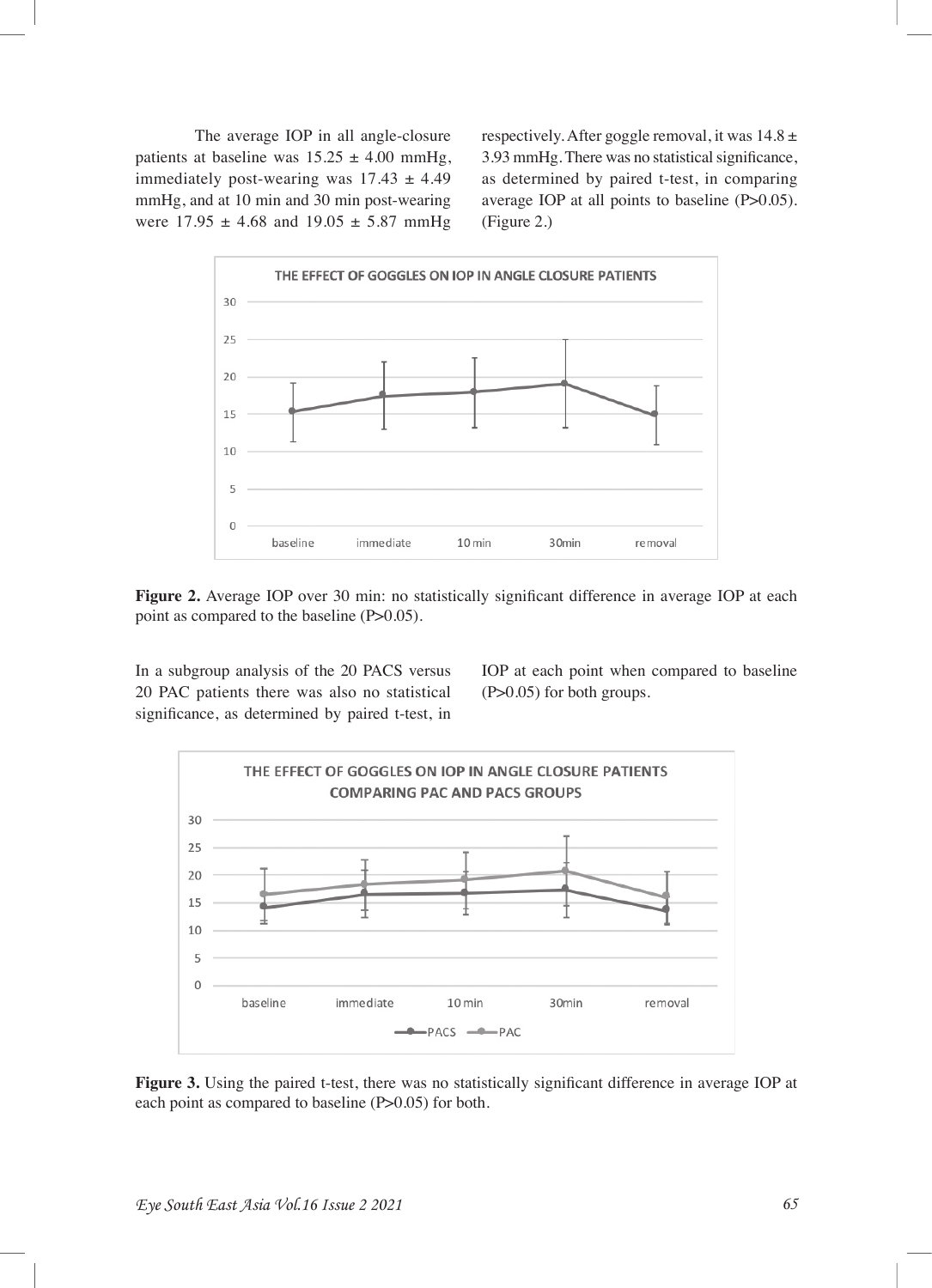#### **Discussion**

In Thailand, the government has promoted various public health initiatives including participation in aerobic activities. As mentioned, this presents somewhat of a challenge. Thailand has an aging population $12$ , most of whom are at risk for glaucoma. While doing aerobics may reduce IOP4 , wearing goggles for protective reasons while exercising, i.e. swimming, causes IOP elevation<sup>5-7</sup>. This is likely due to compression on the periorbital tissue. Any increase in IOP may lead to optic nerve damage in glaucoma patients; however, Franchina M et al. demonstrated wearing goggles was not necessarily associated with an increased prevalence of glaucoma<sup>8</sup>.

In our study, the highest increase in IOP occurred at 30 min after putting the goggles on: 25% above baseline. This is similar to a study by Kyoung Tak Ma et al. showing a 24% rise from baseline in a normal population<sup>5</sup>. We also noted in our subgroup analysis, PACS patients had a 23% increase, and those with PAC had 26.5%. Thus, we can assume that the rise in IOP was merely a compression effect and not associated with patients' angle status.

The frst caveat within our study would be the necessary removal of the goggle lens to facilitate IOP measurement; no doubt, this altered the IOP rise albeit slightly. It would be good to examine this further. In addition, there is potential variability in goggle strap tightness for each patient as this was not independently measured.

#### **Conclusion**

Angle-closure patients wearing goggles did experience a slight increase in IOP of about 2-4 mmHg or 25% from baseline, the IOP returned to the baseline after removal. This temporary rise in IOP was not statistically signifcant. Although wearing goggles appears to be safe, even for angle closure patients, it might be prudent for at-risk patients to intermittently remove their goggles while exercising so that the slight IOP rising could be mitigated.

# **References**

1. Heijl A, Leske MC, Bengtsson B, Hyman L, Bengtsson B, Hussein M; Early Manifest Glaucoma Trial Group. Reduction of intraocular pressure and glaucoma progression: results from the Early Manifest Glaucoma Trial. Arch Ophthalmol. 2002 Oct;120(10):1268-79

- 2. Toris CB, Yablonski ME, Wang YL, Camras CB. Aqueous humor dynamics in the aging human eye. Am J Ophthalmol. 1999 Apr;127(4):407-12.
- 3. Gabelt BT, Kaufman PL. Changes in aqueous humor dynamics with age and glaucoma. Prog Retin Eye Res. 2005 Sep; 24(5): 612-37.
- 4. Qureshi IA. Effects of mild, moderate and severe exercise on intraocular pressure of sedentary subjects. Ann Hum Biol. 1995 Nov-Dec;22(6):545-53.
- 5. Ma KT, Chung WS, Seo KY, Seong GJ, Kim CY. The effect of swimming goggles on intraocular pressure and blood fow within the optic nerve head. Yonsei Med J. 2007 Oct 31;48(5):807-9.
- 6. Morgan WH, Cunneen TS, Balaratnasingam C, Yu DY. Wearing swimming goggles can elevate intraocular pressure. Br J Ophthalmol. 2008 Sep;92(9):1218-21.
- 7. Paula AP, Paula JS, Silva MJ, Rocha EM, De Moraes CG, Rodrigues ML. Effects of Swimming Goggles Wearing on Intraocular Pressure, Ocular Perfusion Pressure, and Ocular Pulse Amplitude. J Glaucoma. 2016 Oct;25(10):860-864.
- 8. Franchina M, Yazar S, Booth L, Wan SL, Cox K, Kang MH, Hewitt AW, Mackey DA. Swimming goggle wear is not associated with an increased prevalence of glaucoma. Br J Ophthalmol. 2015 Feb;99(2):255-7.
- 9. Thomas R, Parikh R, Muliyil J, Kumar RS. Five-year risk of progression of primary angle closure to primary angle closure glaucoma: a population-based study. Acta Ophthalmol Scand. 2003 Oct;81(5):480-5.
- 10. Quigley HA, Broman AT. The number of people with glaucoma worldwide in 2010 and 2020. Br J Ophthalmol. 2006 Mar;90(3):262-7.
- 11. Wong TY, Loon SC, Saw SM. The epidemiology of age related eye diseases